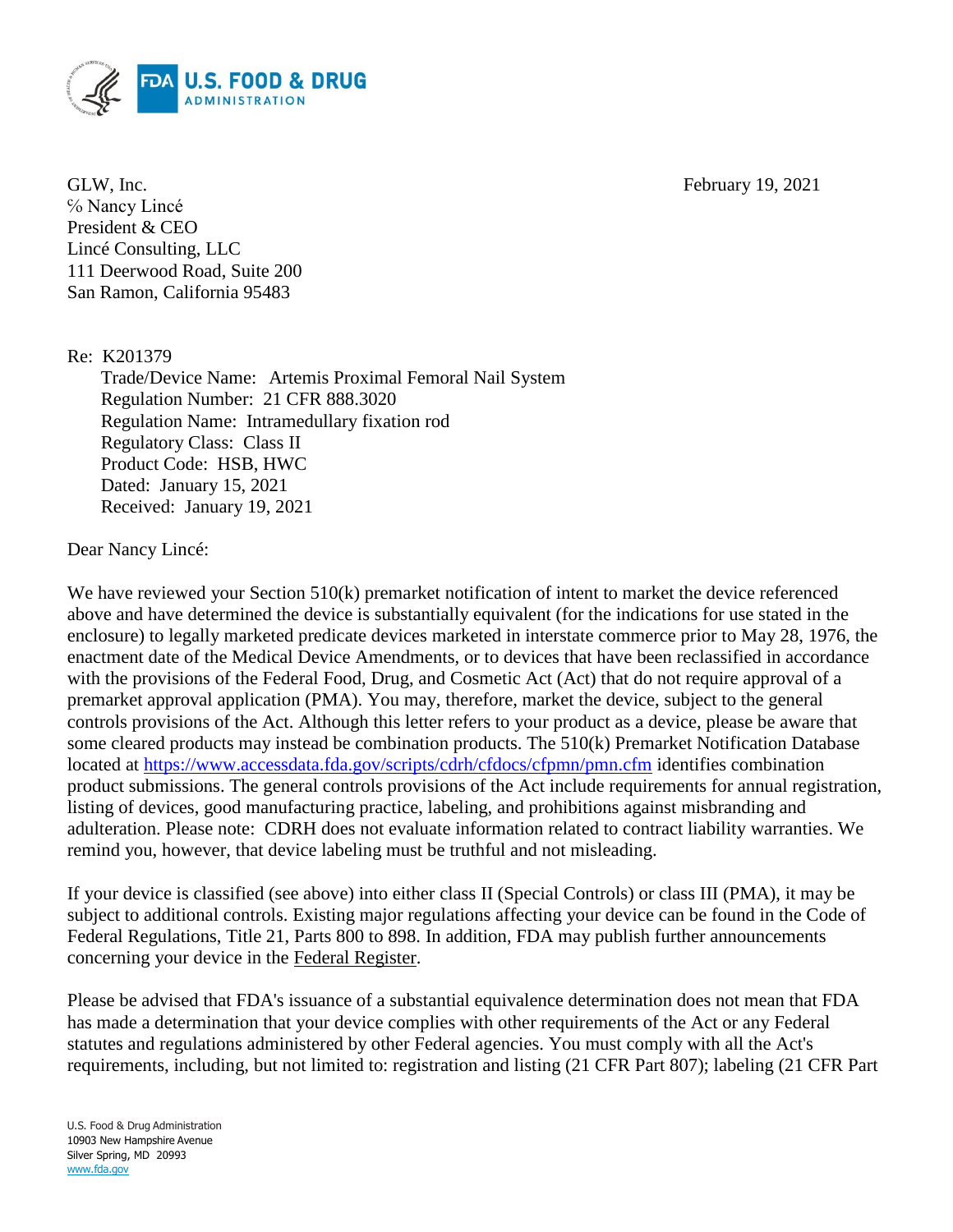801); medical device reporting (reporting of medical device-related adverse events) (21 CFR 803) for devices or postmarketing safety reporting (21 CFR 4, Subpart B) for combination products (see https://www.fda.gov/combination-products/guidance-regulatory-information/postmarketing-safety-reportingcombination-products); good manufacturing practice requirements as set forth in the quality systems (QS) regulation (21 CFR Part 820) for devices or current good manufacturing practices (21 CFR 4, Subpart A) for combination products; and, if applicable, the electronic product radiation control provisions (Sections 531- 542 of the Act); 21 CFR 1000-1050.

Also, please note the regulation entitled, "Misbranding by reference to premarket notification" (21 CFR Part 807.97). For questions regarding the reporting of adverse events under the MDR regulation (21 CFR Part 803), please go to https://www.fda.gov/medical-devices/medical-device-safety/medical-device-reportingmdr-how-report-medical-device-problems.

For comprehensive regulatory information about medical devices and radiation-emitting products, including information about labeling regulations, please see Device Advice (https://www.fda.gov/medicaldevices/device-advice-comprehensive-regulatory-assistance) and CDRH Learn (https://www.fda.gov/training-and-continuing-education/cdrh-learn). Additionally, you may contact the Division of Industry and Consumer Education (DICE) to ask a question about a specific regulatory topic. See the DICE website (https://www.fda.gov/medical-devices/device-advice-comprehensive-regulatoryassistance/contact-us-division-industry-and-consumer-education-dice) for more information or contact DICE by email (DICE@fda.hhs.gov) or phone (1-800-638-2041 or 301-796-7100).

Sincerely,

Farzana

Sharmin -S Date: 2021.02.19 Digitally signed by Farzana Sharmin -S

For Michael Owens Assistant Director DHT6A: Division of Joint Arthroplasty Devices OHT6: Office of Orthopedic Devices Office of Product Evaluation and Quality Center for Devices and Radiological Health

Enclosure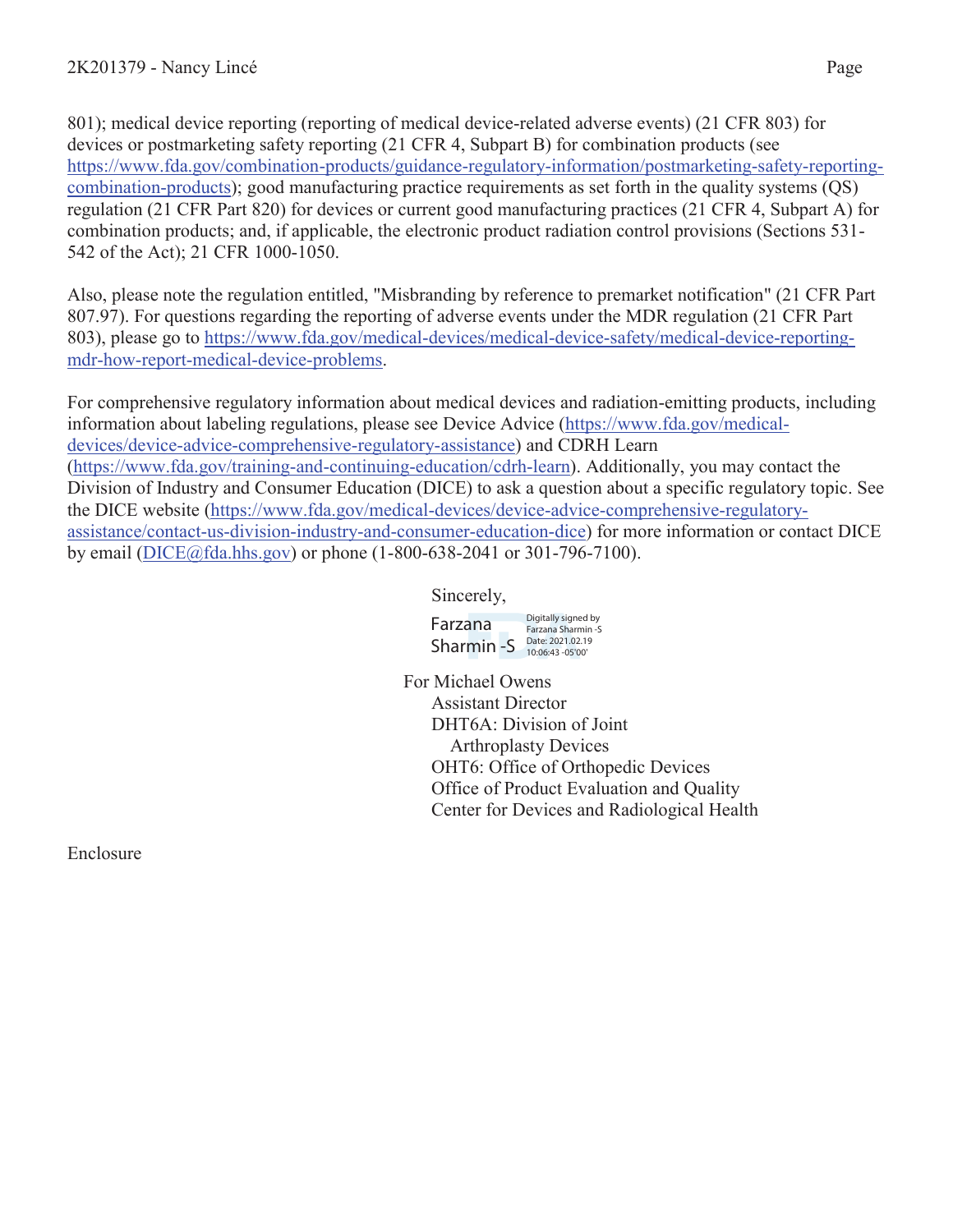## **510K SUMMARY**

| <b>Date Prepared</b>       | January 15, 2021                                                                                                                  |
|----------------------------|-----------------------------------------------------------------------------------------------------------------------------------|
| <b>Submitter</b>           | GLW, Inc.<br>300 Sylvan Avenue<br>Englewood Cliffs, NJ 07632 USA                                                                  |
| <b>Submitter Contact</b>   | Arundhati Radhakrishnan<br><b>Quality Assurance Manager</b><br>Phone: (201) 268-3281<br>Email: arundhati.radhakrishnan@glwmed.com |
| Correspondent<br>Contact   | Nancy Lincé<br>Lincé Consulting, LLC<br>President & CEO<br>Phone: (650) 759-6186<br>Email: nlince@linceconsulting.com             |
| <b>Device Name</b>         | Artemis Proximal Femoral Nail System                                                                                              |
| <b>Common Name</b>         | Rod, fixation, intramedullary and accessories<br>Screw, fixation, bone                                                            |
| <b>Class</b>               | Class II                                                                                                                          |
| <b>Product Code</b>        | <b>HSB</b><br><b>HWC</b>                                                                                                          |
| <b>Classification</b>      | 21 CFR 888.3020: Intramedullary fixation rod<br>21 CFR 888.3040: Smooth or threaded metallic bone fixation fastener               |
| <b>Device Panel</b>        | Orthopedic                                                                                                                        |
| <b>Primary Predicate</b>   | K043431 Gamma3 Trochanteric Nail                                                                                                  |
| <b>Reference Predicate</b> | K173652 Piccolo Composite Nailing System                                                                                          |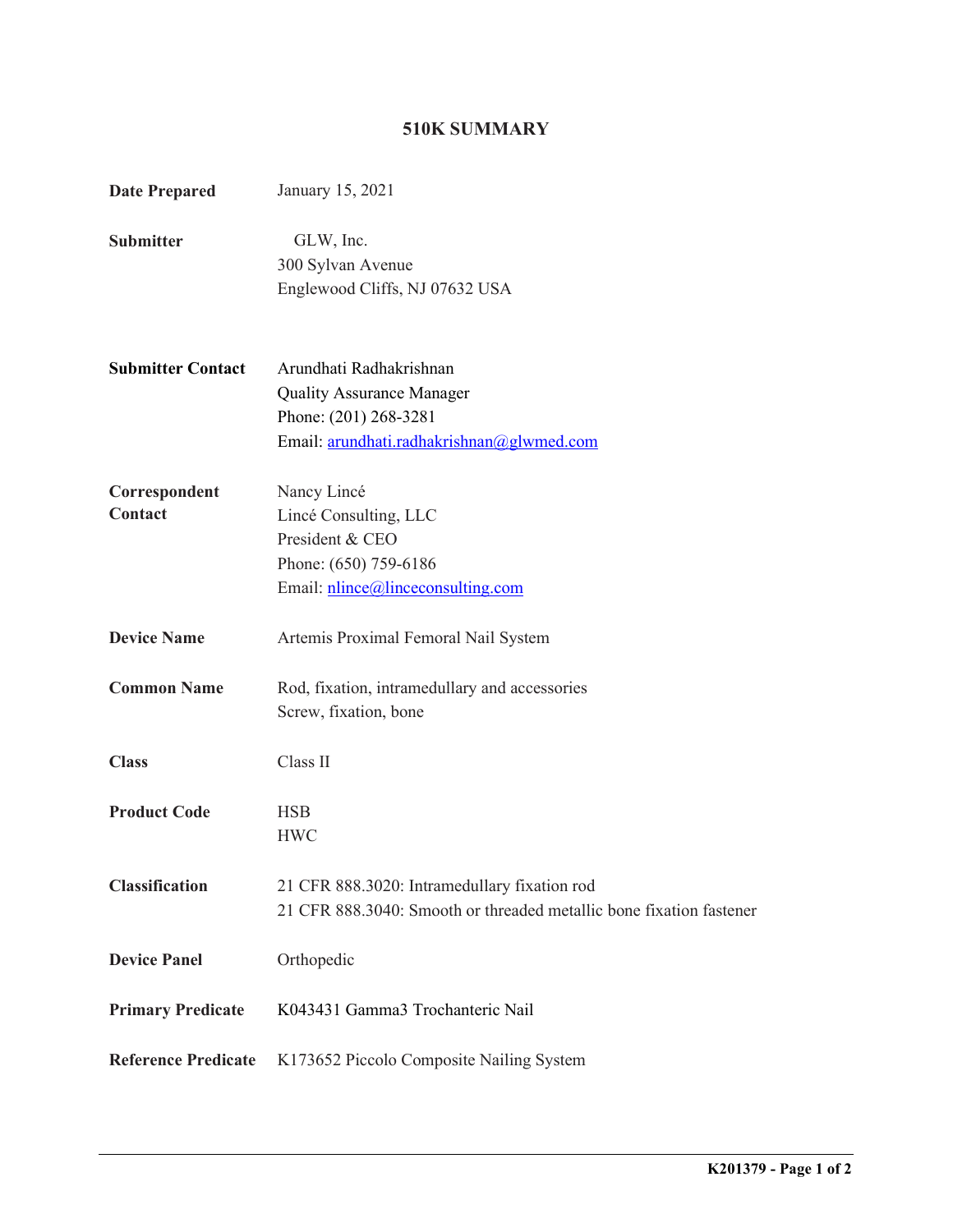| <b>Device Description</b>         | The Artemis Proximal Femoral Nail System is an intramedullary fracture fixation<br>system intended for temporary stabilization of bone segments or fragments in the<br>proximal femur. The system includes single-use, sterile implants (Proximal<br>Femoral Nail Kit Short, Locking Screw, and Lag Screw) as well as non-sterile,<br>reusable, Class I and II surgical instruments. The nail and screws are made of<br>titanium alloy Ti-6Al-4V. The titanium alloy nail is partially over-molded with<br>carbon fiber reinforced polymer (CFR PEEK).                      |
|-----------------------------------|-----------------------------------------------------------------------------------------------------------------------------------------------------------------------------------------------------------------------------------------------------------------------------------------------------------------------------------------------------------------------------------------------------------------------------------------------------------------------------------------------------------------------------------------------------------------------------|
|                                   | The Artemis Nail is a cylindrical rod with a preassembled 4mm Set Screw,<br>available in one size with a distal diameter of 11mm, a proximal diameter of<br>16.4mm, and a length of 180mm. The Nail is designed with holes, at the proximal<br>and distal sections, for the insertion of a Lag Screw and Locking Screw,<br>respectively. The Lag Screw has a diameter of 11mm and is available in various<br>lengths ranging from 70mm to 130mm. The Locking Screw has a diameter of 5mm<br>and is available in various lengths ranging from 25mm to 110mm.                 |
| <b>Indications for Use</b>        | The Artemis Proximal Femoral Nail System is indicated for fixation of stable<br>and unstable intertrochanteric fractures, including but not limited to nonunion,<br>malunion and tumor resections.                                                                                                                                                                                                                                                                                                                                                                          |
| <b>Performance Data</b>           | The Artemis Proximal Femoral Nail System successfully underwent mechanical<br>testing in accordance with ISO 7206-4, ASTM F1264, and ASTM F543.<br>Performance characteristics for the Artemis Proximal Femoral Nail System<br>components included static and dynamic bending of construct, and screw torque to<br>failure and are comparable to those of predicate devices, thus demonstrating that<br>the device is substantial equivalent to the predicate.                                                                                                              |
| Data                              | Clinical Performance Clinical data was not needed for this device.                                                                                                                                                                                                                                                                                                                                                                                                                                                                                                          |
| <b>Substantial</b><br>Equivalence | Device comparisons demonstrate that the Artemis Proximal Femoral Nail System<br>is substantially equivalent to the predicate device in terms of intended use,<br>indications for use, technological characteristics and operating principles. The<br>primary difference between the predicate and subject devices is the nail material;<br>the predicate device is constructed from titanium alloy and the subject device is<br>constructed from titanium alloy and partially over-molded CFR PEEK. The<br>reference device is included to address the material difference. |
| Conclusion                        | The information included in the $510(k)$ , which included comparison testing to the<br>predicate, demonstrates that any minor differences between the subject and<br>predicate devices do not raise new issues of safety or effectiveness when the device<br>is used as intended.                                                                                                                                                                                                                                                                                           |